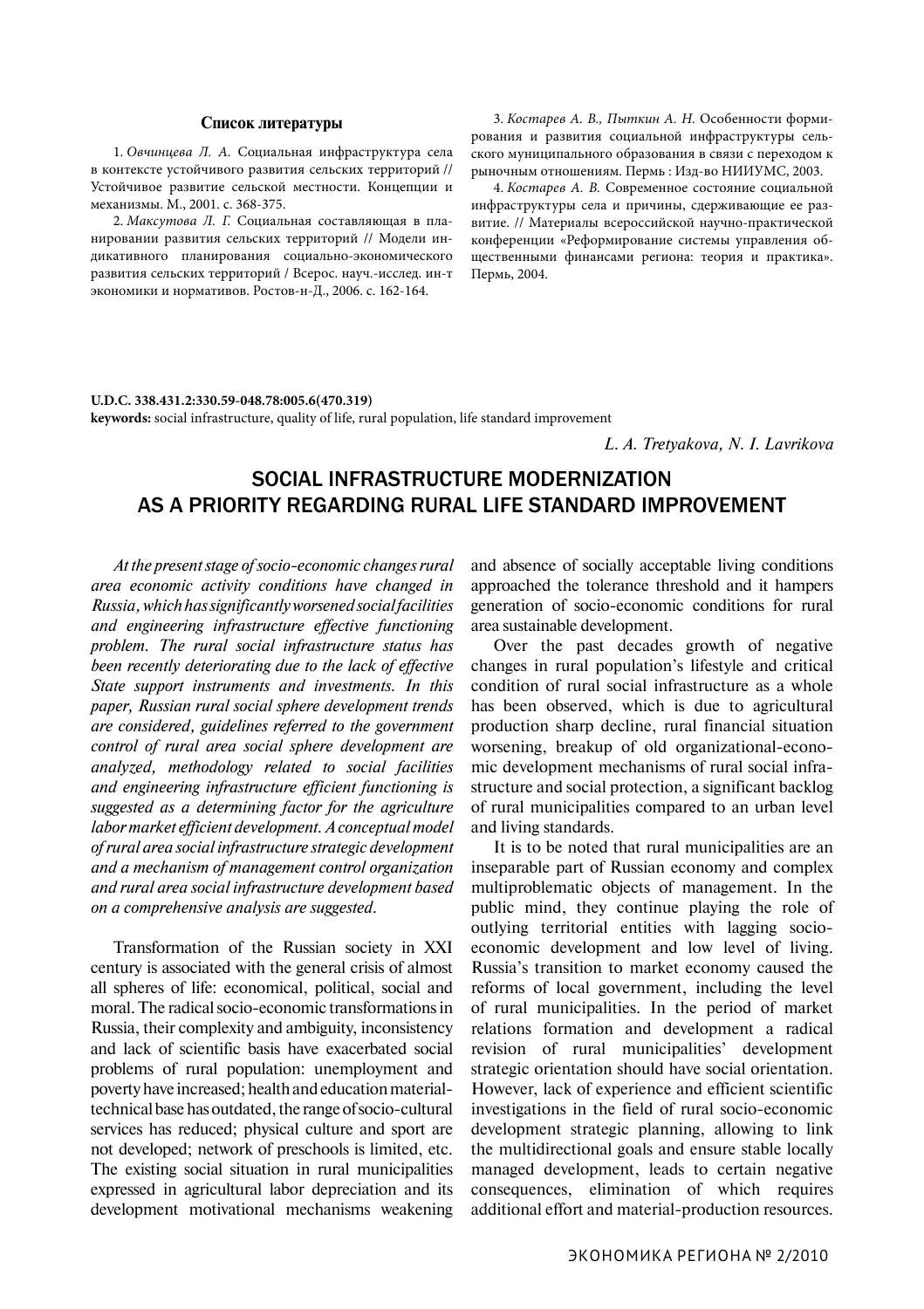Lack of a common economic algorithm of modernization, development and effective functioning of social facilities and engineering infrastructure suitable for market economy exacerbates the rural area life standard problem, also adversely affecting the workforce quality in agriculture.

Despite positive changes arising from the complex federal and regional social projects and programs implementation, the state of rural social infrastructure has been deteriorating in recent years. This is primarily due to the lack of state support and investment efficient instruments. Besides, due to the lack of unified concept for rural social sphere development not only as an independent institution, but in view of all factor interactions, ensuring its efficient functioning.

Significant difference between social and engineering infrastructure in urban and rural areas is due to sharp decline of rural social sphere and engineering infrastructure investments. Thus, total amount of investments into rural health care in Russia in 2009 made only 20% of the level of 1990s; and for cultural institutions and water supply system development has been allocated only 12% of the funds compared to 1990 level. The Federal Target Program (FTP) «Rural Social Development until 2010» made a positive impact only on the development of industries, financed from the federal budget (construction of housing, water supply networks and telephones installation).

In Soviet times, rural infrastructure and social sector objects as a determining factor in agriculture labor market effective development were an inseparable part of large collective and state farms. The objects of socio-economic infrastructure were owned and financed by agricultural enterprises. These enterprises provided not only agricultural production but also social service provision and development as well as village infrastructure maintenance. The majority of non-agricultural rural services and industrial structures were under their authority. In the framework of the general policy in construction, all efforts were concentrated on development of urban industrial areas. Systems of basic utilities, including water supply, sewerage, telecommunications, etc. were relatively well developed in both large and small towns, large settlements, but not in the rural area. In general, the rural social service level and infrastructure state are significantly lower than urban ones.

The transition period problems have negatively affected the social service system and rural infrastructure. Agricultural enterprises' arrear growth has led to «exhaustion» of these farms and service sphere reduction. The legislation passed in 1991–1992 years enabled the collective and state farms and their transferees to transfer their social assets to the balance of the relevant regional or local authorities. After such transferring the financing of costs for the social sphere objects management and maintenance became the responsibility of local and municipal authorities. The local authorities did not take any legally binding obligations concerning the maintenance of these objects. The main deterrent factor restraining transition of social objects is the lack of funds in local budgets [1].

As a result of reduced funding from traditional sources (agricultural governmental enterprises), federal budget and local municipality budgets, the state of rural social infrastructure is continuing to deteriorate. The number of children attending preschool institutions has decreased by 2,5 times over the past ten years (2009 to 1999), while the number of pupils in rural schools has increased by only 4% during this period. Compared to 1970, in 2009 the number of educational institutions has decreased significantly. At present, further reduction in the number of cultural sites and cultural events is observed.

Despite some positive trends, possibilities of rural infrastructure and culture development are much limited due to financial problems in the country as a whole, as well as to general economic condition deterioration in rural areas. Over the past ten years sharp decline of investment into rural social and engineering infrastructure has been observed, the only exception is natural gas supply networks construction. Investments into rural health care in Russia in 2009 made only 19% of the 1990's, and cultural institutions, into water system development have been allocated only 10% of funds from the 1990 level. This indicates that that the gap between urban and rural areas in the social and engineering infrastructure development is not narrowing but widening, and Russia, perhaps, will be increasingly lagging behind rural infrastructure international level. The Federal Target Program "Rural Social Development till 2012" has had positive impact only in the development of industries, financed from the federal budget (construction of housing, water supply networks and telephones installation) [2].

The rural social sphere actual trends and development analysis gives disappointing conclusions. Inefficiency of agrarian relations transformation in terms of motivation mechanisms and life standard improvement is apparent. The social factor has become the obstacle to agricultural production development and efficiency. The social sphere now as never before is hemmed in by the growing contra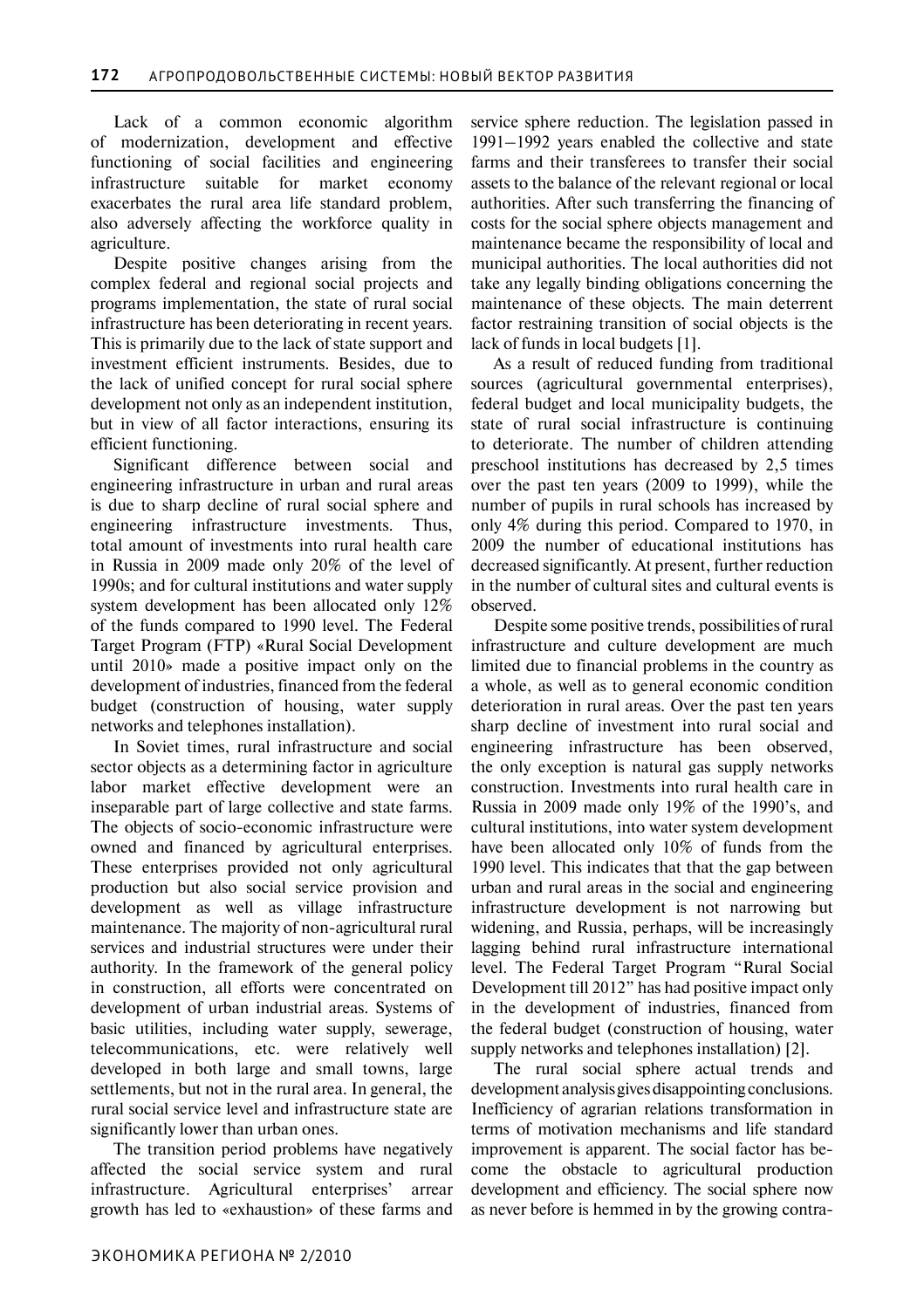dictions: on the one hand, it is an objectively increasing need for operation and development funds; on the other hand, the actual steady decline in their income.

To overcome the crisis of rural social and labor sphere and implement art. 7 of the Constitution declaring that the policy of the Russian welfare state is aimed at creating conditions for a dignified human life, the approach to rural development must be radically changed. Rural area is not only agricultural industrial sphere, but socio-territorial subsystem of the society performing a wide range of functions (demographic, workforce supply, cultural and others) as well.

Rural development should be based on optimal combination of government regulation and market self-adjustment, clear bordering of power and responsibility of federal budget, subjects of the RF budgets, local budgets, and extra budgetary funds, funds of legal and natural persons engaged for the social programs implementation.

This comprehensive approach to problem resolution of rural resettlement will allow minimizing investments into social and engineering infrastructure development through local differentiated solutions according to a type of a rural settlement, number and age structure of the resident population, availability of transport and telecommunication infrastructure.

The national project "Agro-Industrial Complex Development" currently in force is the basis for the medium-term state agricultural development program formation and rural life standard conditions creating.

The national project "Agro-Industrial Complex Development" is the primary level, for the period of which the Russian Federation Government decision from July 14, 2007 № 446 has been approved the State Program of agriculture development and agricultural product raw materials and food markets regulation for 2008–2012. That is designed in accordance with Article 8 of the Federal Law "On the Development of Agriculture".

In the framework of the Programme fulfillment the main areas related to the effective functioning of social facilities and engineering infrastructure are:

1. creating preconditions for sustainable development of rural areas and ensuring better living conditions in rural areas by the year 2012 (an increase in 2009 housing input in 3,7 times more than in 2008);

2. increasing supply of rural population with drinking water to 66%, and the level of natural gas supply — up to 60% due to rural social and engineering infrastructure reconstruction and capacity building, staffing and information management improvement.

With successful implementation of the above directions of the Program the following dynamics of rural social and engineering infrastructure development is planned (table 1).

The FTP total resource supply from the Federal budget in view of its prolongation till 2012 is increasing (in actual prices of the year, taking into account projected inflation) to 93,8 billion rubles, including 30,6 billion rubles, or 2,6 times as much in 2008-2010; including for housing  $-2.5$  times, for water supply improvement  $-4,8$  times, for gasification development  $-2.1$  times as much.

Resource provision increase allows enhancing significantly the target indicators and the FTP indicators. Thus, for 2008-2010 it is planned to purchase 1,3 times more housing for rural residents, including young families and young professionals in rural areas, which is more than 1,8 times as much; drinking water supply  $-$  up to 66% (versus 47%), and house (apartment) gasification rate  $-$  up to 60%  $(48,6%)$ .

Taking into account the main directions of the government policy in rural social sphere development, methodological regulations for effective functioning of social facilities and engineering infrastructure as a determining factor in the agricultural labor market effective development should be based on the following basic principles:

Table 1

| The aynamics and forecast of social splicte development in 2000–2012 years                                                    |               |        |        |        |        |        |
|-------------------------------------------------------------------------------------------------------------------------------|---------------|--------|--------|--------|--------|--------|
| <b>Indicators</b>                                                                                                             | <b>Units</b>  | Years  |        |        |        |        |
|                                                                                                                               |               | 2008   | 2009   | 2010   | 2011   | 2012   |
| 1. Input and acquisition of housing for residents<br>living in rural areas, young families and young<br>professionals - total | thousand $m2$ | 1489.2 | 2861   | 3325,9 | 3963,2 | 4039,1 |
| - Including measures for ensuring affordable<br>housing for young families and young professionals<br>in rural areas          | thousand $m2$ | 647,1  | 1212.1 | 1482.4 | 1832,9 | 1890,7 |
| 2. Provision of rural population with drinking water                                                                          | $\%$          | 45,9   | 49,4   | 54,9   | 60,7   | 66,3   |
| 3. The level of gasification of houses (apartments) by<br>gas network                                                         | $\%$          | 43,6   | 47,1   | 51,0   | 55,5   | 59,9   |

**The dynamics and forecast of social sphere development in 2008–2012 years**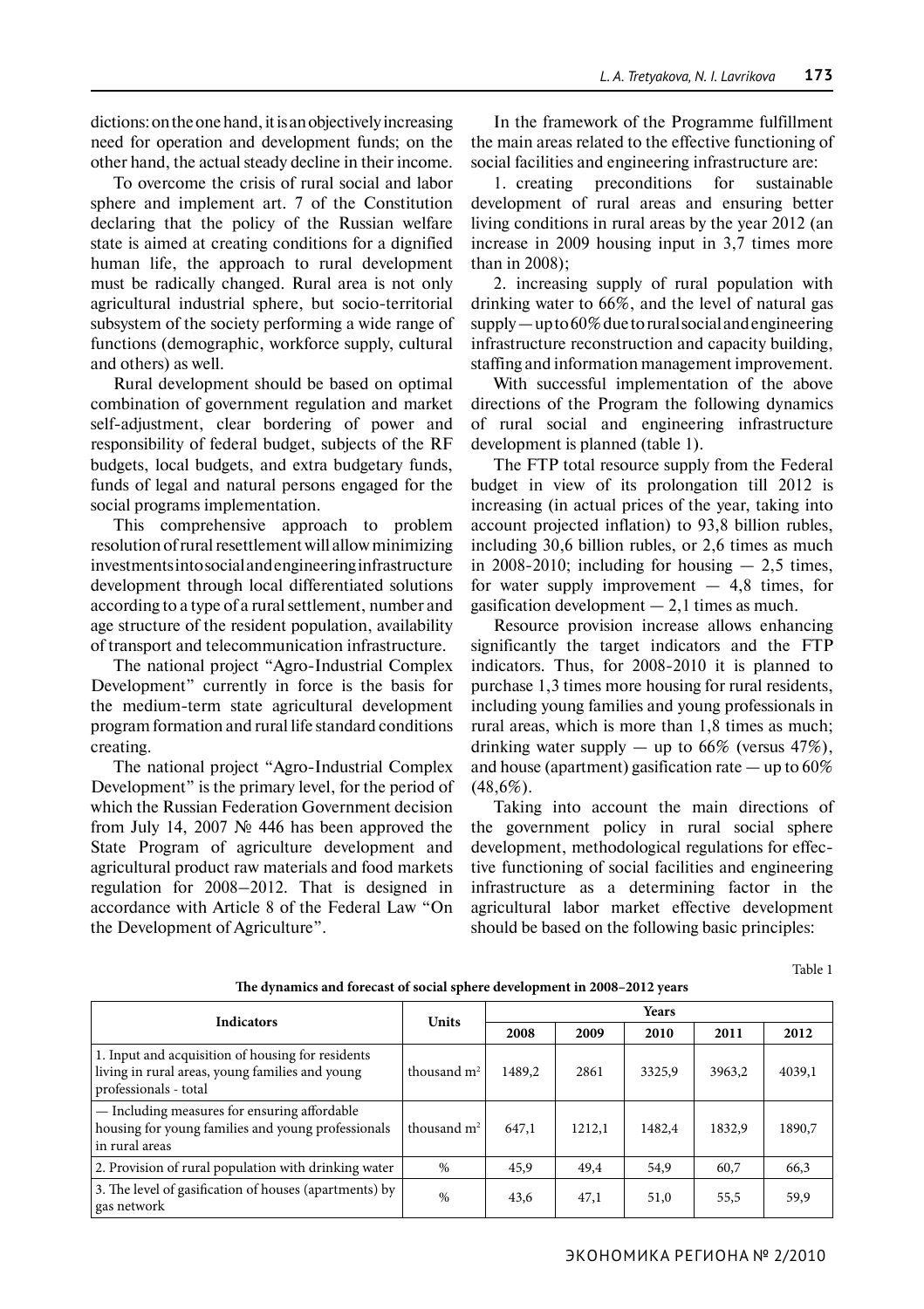— creating equal conditions for access to welfare services for all categories of the population;

— promotion of quality livelihood strategies through a balanced socio-economic development based on rational use of natural resources;

— planning of rural social sector development focused on the process, that is an interactive planning with adjustments depending on the prevailing trends;

— degree of rural services, social facilities and engineering infrastructure supply is assessed through the quality and standard of living rates of the present generation with a glance to increase the given rates for future generations.

The dynamic and qualitative development of the social sphere in rural areas is a new factor of growth not only productivity, but also agricultural production in general.

The concept of rural social infrastructure strategic development should be based on socio-economic development of priority determination to the level of rural areas, analysis of the residents' needs and expectations, acquired level of development and state of social infrastructure. There should be a forecastanalysis document including a system of strategic choice measures, objectives and priorities of social infrastructure modernization, taking into account the existing variety of resources and mechanisms for its implementation over time. Accordingly, formulation of the rural area social infrastructure strategic development concept assumes implementation of a particular model (Figure 1).

The purpose of the rural area social infrastructure strategic development concept is to identify key rural community development issues and development of economic, legal, administrative and managerial measures aimed at rural poverty reduction and life standard increase. [3]

Rural Area Social Infrastructure Strategic Development Conceptual Model development and implementation plays a key role in ensuring social process efficiency and quality and standard of living improving which is shown in the following:

1. The developed Rural Area Social Infrastructure Strategic Development Conceptual Model ensures the mechanism of implementation of long-term investment related to rural population's life standard improvement as well as socio-economic development of the territory as a whole and its individual structural units;

2. The Strategic Development Conceptual Model allows predicting changes in external and internal environment factors in advance and to minimize their negative impact on functioning and development of social infrastructure as a whole and its individual components in particular;

3. Social infrastructure development strategy development and implementation allows identifying and using an internal investment potential for social sector development and rural population's life style improvement;

4. Social Infrastructure Strategic Development Conceptual Model development and implementation allows identifying and using an internal investment potential of an agrarian region for social sector development and rural population's life style improvement;

5. Social Infrastructure Strategic Development Conceptual Model development and implementation allows determining comparative competitive advantages of rural municipalities in line with other rural areas;

6. Availability of Rural Municipalities Social Infrastructure Strategic Development Conceptual Model provides a clear linkage of strategic and tactical management of social processes in rural areas.

High dynamics of key macroeconomic indicators, scientific and technological progress pace, investment market frequent fluctuations do not allow management, let alone development of the rural social sphere together with its infrastructure, only on the basis the cumulated past experience and traditional management practices. Necessity and urgency of developing a rural area social infrastructure strategic development conceptual model is determined by a number of conditions, most importantly, the intensity of external and internal environment influence factors. That is why, in our view, the development of rural area social infrastructure strategic development conceptual model on the basis of the strategic management theory best fits the current conditions in the countryside and the need of lifestyle quality improvement and developing the territory as a whole.

An essential tool for strategy development of any economic system is information, without which today there cannot be rural population efficient economic management, social sector and infrastructure development and lifestyle quality improvement. Control is to be organized and implemented in present rural area social infrastructure processes because of the following reasons:

— environment instability increase requires additional management system requirements and level of social infrastructure development;

— shift from control of the past to the analysis of the future state;

— an urgent need to increase the rate of reaction to changes in external environment, improving flexibility of management, expansion of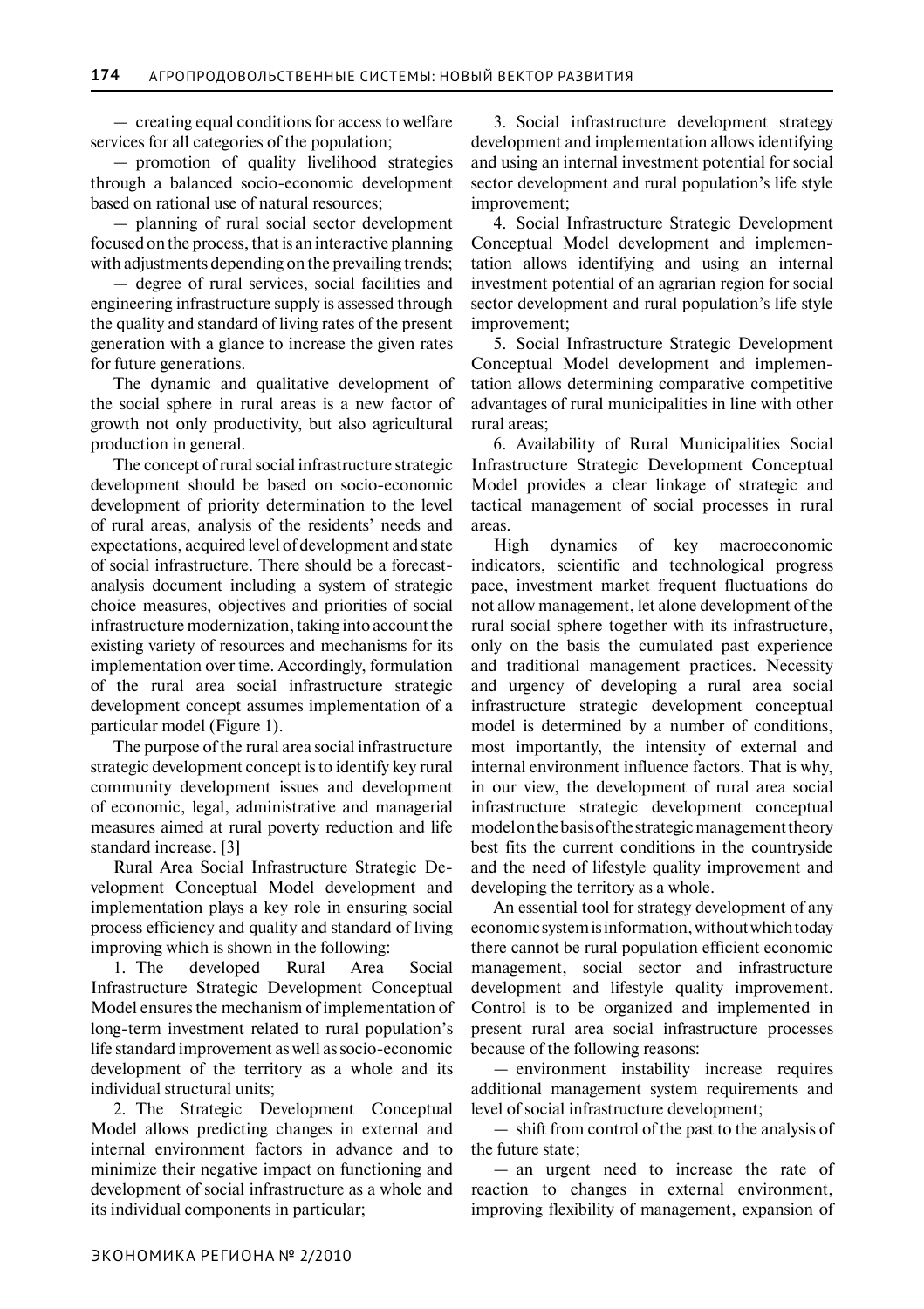

**Fig. 1.** *Conceptual model of strategic development of social infrastructure of rural areas*

social infrastructure development directions and continuous monitoring of changes within the rural social infrastructure;

— need for clear and motivated system of actions on functioning of social infrastructure to meet maximum requirements of the population and avoid crisis situations;

— complication of the management system, expansion of areas for strategic development of social infrastructure and complexity of internal processes requires a coordination mechanism within the very social infrastructure;

— general cultural tendency to synthesize, integrate different areas of knowledge and human activity.

Thus, social infrastructure functioning and development control in rural areas is the set of strategic management mechanisms: accounting, planning, analysis, forecasting and control, combined at a qualitatively new stage of market relations development into a single system operating according to a specific purpose. A schematic mechanism of controlling, providing a qualitatively new level of organization and social infrastructure management in rural areas is shown in figure 2.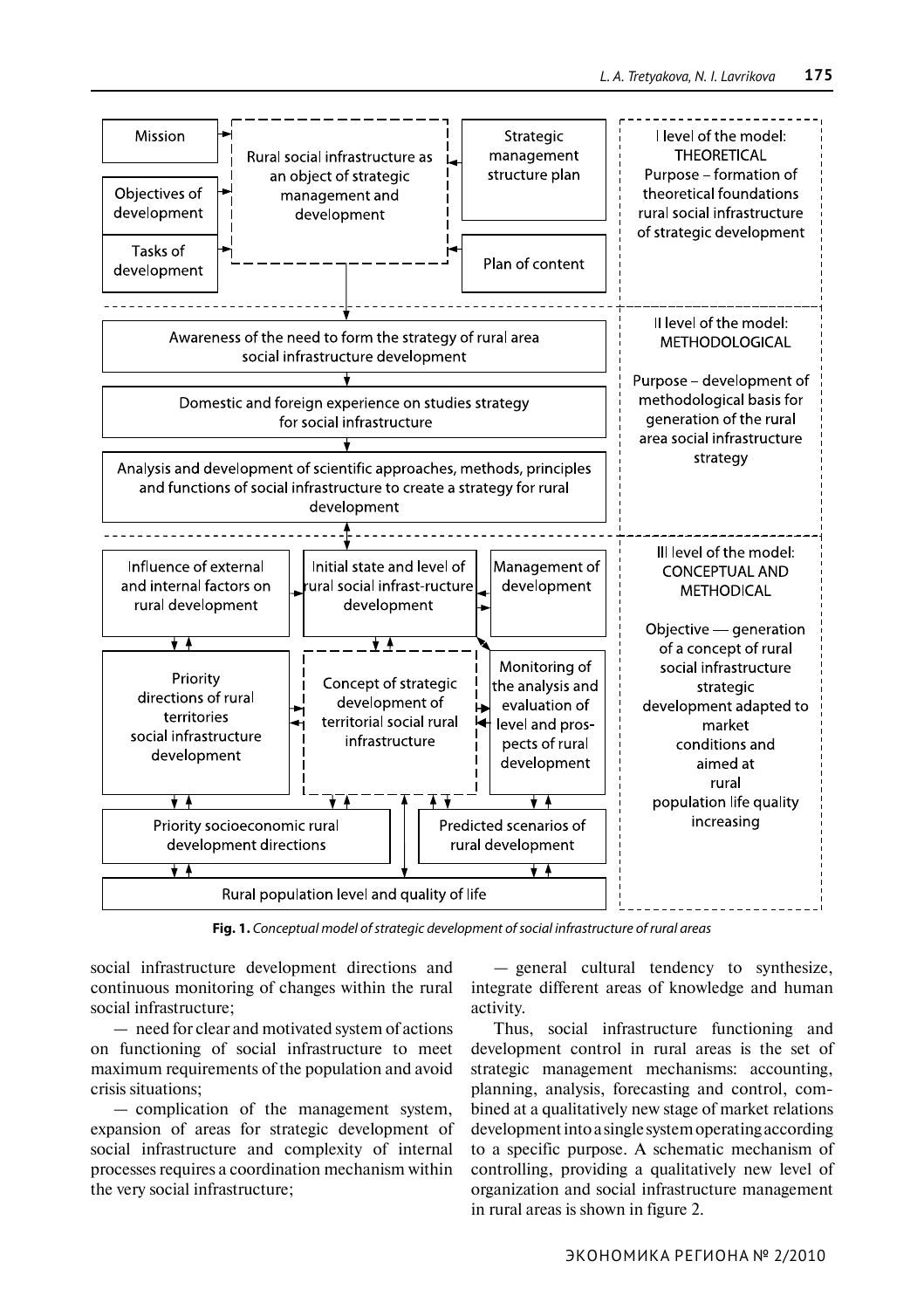The purpose of controlling is management process orientation at achieving all the objectives of rural area social infrastructure operation and development, in particular, improving rural population life standards

Main tasks:

- Rural diverse resources and potential conservation and priority use in the process of social infrastructure management and development goal achievement;
- Timely adaptation to rural area internal and external environment and social infrastructure changes,
- Creating conditions for social infrastructure sustainable operation, market relations conditions maximizing, as well as rural population life standard improvement.

Progress analysis and adjustment in accordance with the objectives: social infrastructure assessment to achieve the goals

> Controlling system: automation: processes controlling efficiency

Controlling introduction is application of functions, methods, instruments for controlling the following areas:

- Changes in social infrastructure management;
- Changes in social infrastructure organizational structure;
- Information flow formation;
- Life quality and possible problems





Concepts of controlling

**Fig. 2.** *The mechanism of controlling the organization management social infrastructure development in rural areas*

Controlling is a system of rural infrastructure social development management aimed at meeting immediate demand by people in a short term, improving quality life standards of the rural population in a long term [4].

Introduction of controlling into the process of social management is associated with formation of market relations and their penetration into all the spheres of public life, competition strengthing, population's needs and demands for services and quality of life increasing, the need of taking into account integrated social and economic factors in shaping the strategy of socio-economic development

of municipalities. There may be the following results of introduction of controlling:

1. enhancing the role of public administration and social infrastructure development through the introduction of information and communication technologies;

2. increased informational transparency of public authorities, their interaction with population and social infrastructure organizations;

3. creating an effective information system that provides an opportunity for making optimal management decisions in the social sector at municipal and regional levels;